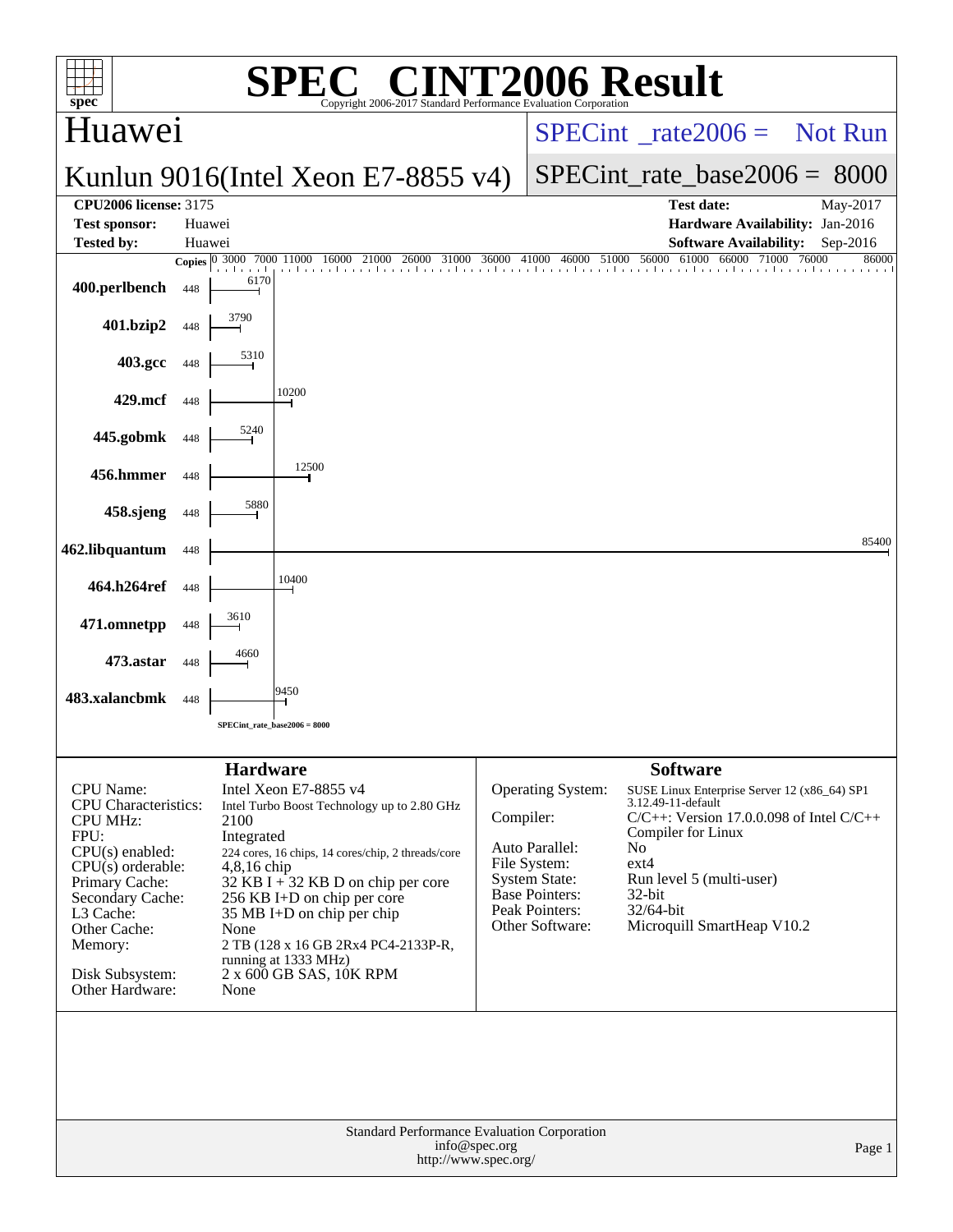

# Huawei

### $SPECTnt_rate2006 = Not Run$

### Kunlun 9016(Intel Xeon E7-8855 v4)

# [SPECint\\_rate\\_base2006 =](http://www.spec.org/auto/cpu2006/Docs/result-fields.html#SPECintratebase2006) 8000

**[CPU2006 license:](http://www.spec.org/auto/cpu2006/Docs/result-fields.html#CPU2006license)** 3175 **[Test date:](http://www.spec.org/auto/cpu2006/Docs/result-fields.html#Testdate)** May-2017 **[Test sponsor:](http://www.spec.org/auto/cpu2006/Docs/result-fields.html#Testsponsor)** Huawei **[Hardware Availability:](http://www.spec.org/auto/cpu2006/Docs/result-fields.html#HardwareAvailability)** Jan-2016 **[Tested by:](http://www.spec.org/auto/cpu2006/Docs/result-fields.html#Testedby)** Huawei **[Software Availability:](http://www.spec.org/auto/cpu2006/Docs/result-fields.html#SoftwareAvailability)** Sep-2016

### **[Results Table](http://www.spec.org/auto/cpu2006/Docs/result-fields.html#ResultsTable)**

|                                                                                                          | <b>Base</b>   |                |       |                |       |                |       | <b>Peak</b>   |                |              |                |              |                |              |
|----------------------------------------------------------------------------------------------------------|---------------|----------------|-------|----------------|-------|----------------|-------|---------------|----------------|--------------|----------------|--------------|----------------|--------------|
| <b>Benchmark</b>                                                                                         | <b>Copies</b> | <b>Seconds</b> | Ratio | <b>Seconds</b> | Ratio | <b>Seconds</b> | Ratio | <b>Copies</b> | <b>Seconds</b> | <b>Ratio</b> | <b>Seconds</b> | <b>Ratio</b> | <b>Seconds</b> | <b>Ratio</b> |
| 400.perlbench                                                                                            | 448           | 712            | 6150  | 710            | 6170  | 710            | 6170  |               |                |              |                |              |                |              |
| 401.bzip2                                                                                                | 448           | 1140           | 3790  | 1142           | 3790  | 1138           | 3800  |               |                |              |                |              |                |              |
| $403.\text{gcc}$                                                                                         | 448           | 682            | 5290  | 669            | 5390  | 679            | 5310  |               |                |              |                |              |                |              |
| $429$ .mcf                                                                                               | 448           | 400            | 10200 | 399            | 10200 | 399            | 10200 |               |                |              |                |              |                |              |
| $445$ .gobmk                                                                                             | 448           | 897            | 5240  | 897            | 5240  | 888            | 5290  |               |                |              |                |              |                |              |
| 456.hmmer                                                                                                | 448           | 338            | 12400 | 334            | 12500 | 334            | 12500 |               |                |              |                |              |                |              |
| $458$ .sjeng                                                                                             | 448           | 922            | 5880  | 922            | 5880  | 923            | 5870  |               |                |              |                |              |                |              |
| 462.libquantum                                                                                           | 448           | 109            | 85500 | 109            | 85400 | 109            | 85400 |               |                |              |                |              |                |              |
| 464.h264ref                                                                                              | 448           | 951            | 10400 | 953            | 10400 | 955            | 10400 |               |                |              |                |              |                |              |
| 471.omnetpp                                                                                              | 448           | 776            | 3610  | 777            | 3600  | 776            | 3610  |               |                |              |                |              |                |              |
| 473.astar                                                                                                | 448           | 676            | 4650  | 675            | 4660  | 675            | 4660  |               |                |              |                |              |                |              |
| 483.xalancbmk                                                                                            | 448           | 327            | 9450  | 325            | 9510  | 328            | 9430  |               |                |              |                |              |                |              |
| Results appear in the order in which they were run. Bold underlined text indicates a median measurement. |               |                |       |                |       |                |       |               |                |              |                |              |                |              |

### **[Submit Notes](http://www.spec.org/auto/cpu2006/Docs/result-fields.html#SubmitNotes)**

 The numactl mechanism was used to bind copies to processors. The config file option 'submit' was used to generate numactl commands to bind each copy to a specific processor. For details, please see the config file.

### **[Operating System Notes](http://www.spec.org/auto/cpu2006/Docs/result-fields.html#OperatingSystemNotes)**

 Stack size set to unlimited using "ulimit -s unlimited" Turbo mode set with: cpupower -c all frequency-set -g performance

### **[Platform Notes](http://www.spec.org/auto/cpu2006/Docs/result-fields.html#PlatformNotes)**

 BIOS configuration: Set Power Efficiency Mode to Performance Baseboard Management Controller used to adjust the fan speed to 100% Sysinfo program /spec/config/sysinfo.rev6993 Revision 6993 of 2015-11-06 (b5e8d4b4eb51ed28d7f98696cbe290c1) running on linux-ew80 Mon May 22 08:20:49 2017

 This section contains SUT (System Under Test) info as seen by some common utilities. To remove or add to this section, see: <http://www.spec.org/cpu2006/Docs/config.html#sysinfo>

 From /proc/cpuinfo model name : Intel(R) Xeon(R) CPU E7-8855 v4 @ 2.10GHz 16 "physical id"s (chips) 448 "processors" Continued on next page

> Standard Performance Evaluation Corporation [info@spec.org](mailto:info@spec.org) <http://www.spec.org/>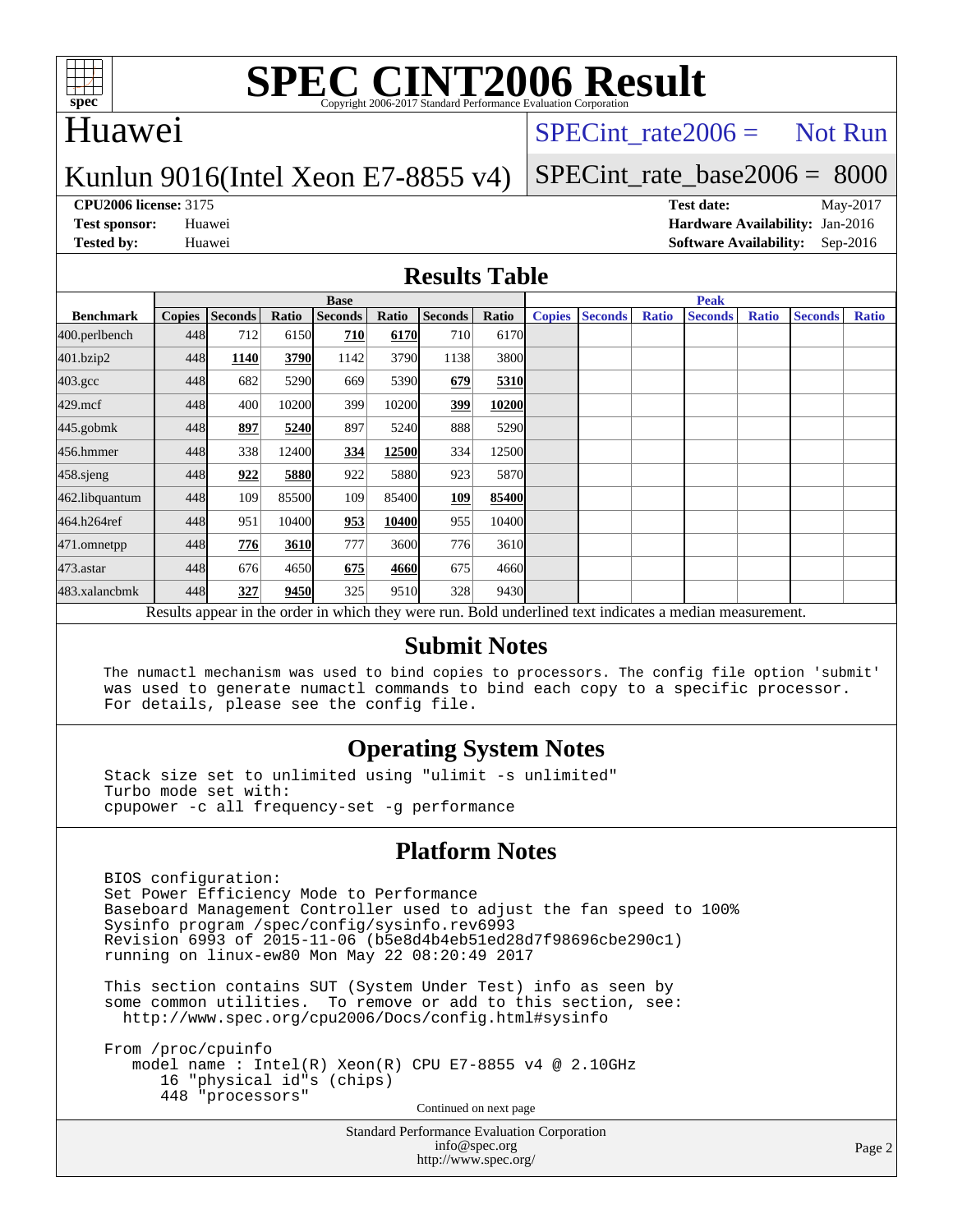

# Huawei

 $SPECTnt_rate2006 = Not Run$ 

Kunlun 9016(Intel Xeon E7-8855 v4)

[SPECint\\_rate\\_base2006 =](http://www.spec.org/auto/cpu2006/Docs/result-fields.html#SPECintratebase2006) 8000

**[CPU2006 license:](http://www.spec.org/auto/cpu2006/Docs/result-fields.html#CPU2006license)** 3175 **[Test date:](http://www.spec.org/auto/cpu2006/Docs/result-fields.html#Testdate)** May-2017 **[Test sponsor:](http://www.spec.org/auto/cpu2006/Docs/result-fields.html#Testsponsor)** Huawei **[Hardware Availability:](http://www.spec.org/auto/cpu2006/Docs/result-fields.html#HardwareAvailability)** Jan-2016 **[Tested by:](http://www.spec.org/auto/cpu2006/Docs/result-fields.html#Testedby)** Huawei **[Software Availability:](http://www.spec.org/auto/cpu2006/Docs/result-fields.html#SoftwareAvailability)** Sep-2016

### **[Platform Notes \(Continued\)](http://www.spec.org/auto/cpu2006/Docs/result-fields.html#PlatformNotes)**

| cores, siblings (Caution: counting these is hw and system dependent. The<br>following excerpts from /proc/cpuinfo might not be reliable. Use with<br>caution.)<br>cpu cores $: 14$<br>siblings : 28<br>physical 0: cores 0 1 2 3 4 5 6 8 9 10 11 12 13 14<br>physical 1: cores 0 1 2 3 4 5 6 8 9 10 11 12 13 14<br>physical 2: cores 0 1 2 3 4 5 6 8 9 10 11 12 13 14<br>physical 3: cores 0 1 2 3 4 5 6 8 9 10 11 12 13 14<br>physical 4: cores 0 1 2 3 4 5 6 8 9 10 11 12 13 14<br>physical 5: cores 0 1 2 3 4 5 6 8 9 10 11 12 13 14<br>physical 6: cores 0 1 2 3 4 5 6 8 9 10 11 12 13 14<br>physical 7: cores 0 1 2 3 4 5 6 8 9 10 11 12 13 14<br>physical 8: cores 0 1 2 3 4 5 6 8 9 10 11 12 13 14<br>physical 9: cores 0 1 2 3 4 5 6 8 9 10 11 12 13 14<br>physical 10: cores 0 1 2 3 4 5 6 8 9 10 11 12 13 14<br>physical 11: cores 0 1 2 3 4 5 6 8 9 10 11 12 13 14<br>physical 12: cores 0 1 2 3 4 5 6 8 9 10 11 12 13 14<br>physical 13: cores 0 1 2 3 4 5 6 8 9 10 11 12 13 14<br>physical 14: cores 0 1 2 3 4 5 6 8 9 10 11 12 13 14<br>physical 15: cores 0 1 2 3 4 5 6 8 9 10 11 12 13 14<br>cache size $: 35840$ KB |    |
|--------------------------------------------------------------------------------------------------------------------------------------------------------------------------------------------------------------------------------------------------------------------------------------------------------------------------------------------------------------------------------------------------------------------------------------------------------------------------------------------------------------------------------------------------------------------------------------------------------------------------------------------------------------------------------------------------------------------------------------------------------------------------------------------------------------------------------------------------------------------------------------------------------------------------------------------------------------------------------------------------------------------------------------------------------------------------------------------------------------------------------------|----|
| From /proc/meminfo<br>MemTotal:<br>2117105068 kB<br>HugePages_Total: 153600<br>Hugepagesize: 2048 kB                                                                                                                                                                                                                                                                                                                                                                                                                                                                                                                                                                                                                                                                                                                                                                                                                                                                                                                                                                                                                                 |    |
| /usr/bin/lsb_release -d<br>SUSE Linux Enterprise Server 12 SP1                                                                                                                                                                                                                                                                                                                                                                                                                                                                                                                                                                                                                                                                                                                                                                                                                                                                                                                                                                                                                                                                       |    |
| From /etc/*release* /etc/*version*<br>$S$ uSE-release:<br>SUSE Linux Enterprise Server 12 (x86_64)<br>$VERSION = 12$<br>$PATCHLEVEL = 1$<br># This file is deprecated and will be removed in a future service pack or<br>release.<br># Please check /etc/os-release for details about this release.<br>os-release:<br>NAME="SLES"<br>VERSION="12-SP1"<br>VERSION ID="12.1"<br>PRETTY_NAME="SUSE Linux Enterprise Server 12 SP1"<br>$ID = "sles"$<br>ANSI COLOR="0;32"<br>CPE_NAME="cpe:/o:suse:sles:12:sp1"                                                                                                                                                                                                                                                                                                                                                                                                                                                                                                                                                                                                                          |    |
| uname $-a$ :<br>Linux linux-ew80 3.12.49-11-default #1 SMP Wed Nov 11 20:52:43 UTC 2015<br>(8d714a0) x86_64 x86_64 x86_64 GNU/Linux                                                                                                                                                                                                                                                                                                                                                                                                                                                                                                                                                                                                                                                                                                                                                                                                                                                                                                                                                                                                  |    |
| Continued on next page                                                                                                                                                                                                                                                                                                                                                                                                                                                                                                                                                                                                                                                                                                                                                                                                                                                                                                                                                                                                                                                                                                               |    |
| <b>Standard Performance Evaluation Corporation</b><br>info@spec.org<br>http://www.spec.org/                                                                                                                                                                                                                                                                                                                                                                                                                                                                                                                                                                                                                                                                                                                                                                                                                                                                                                                                                                                                                                          | Pa |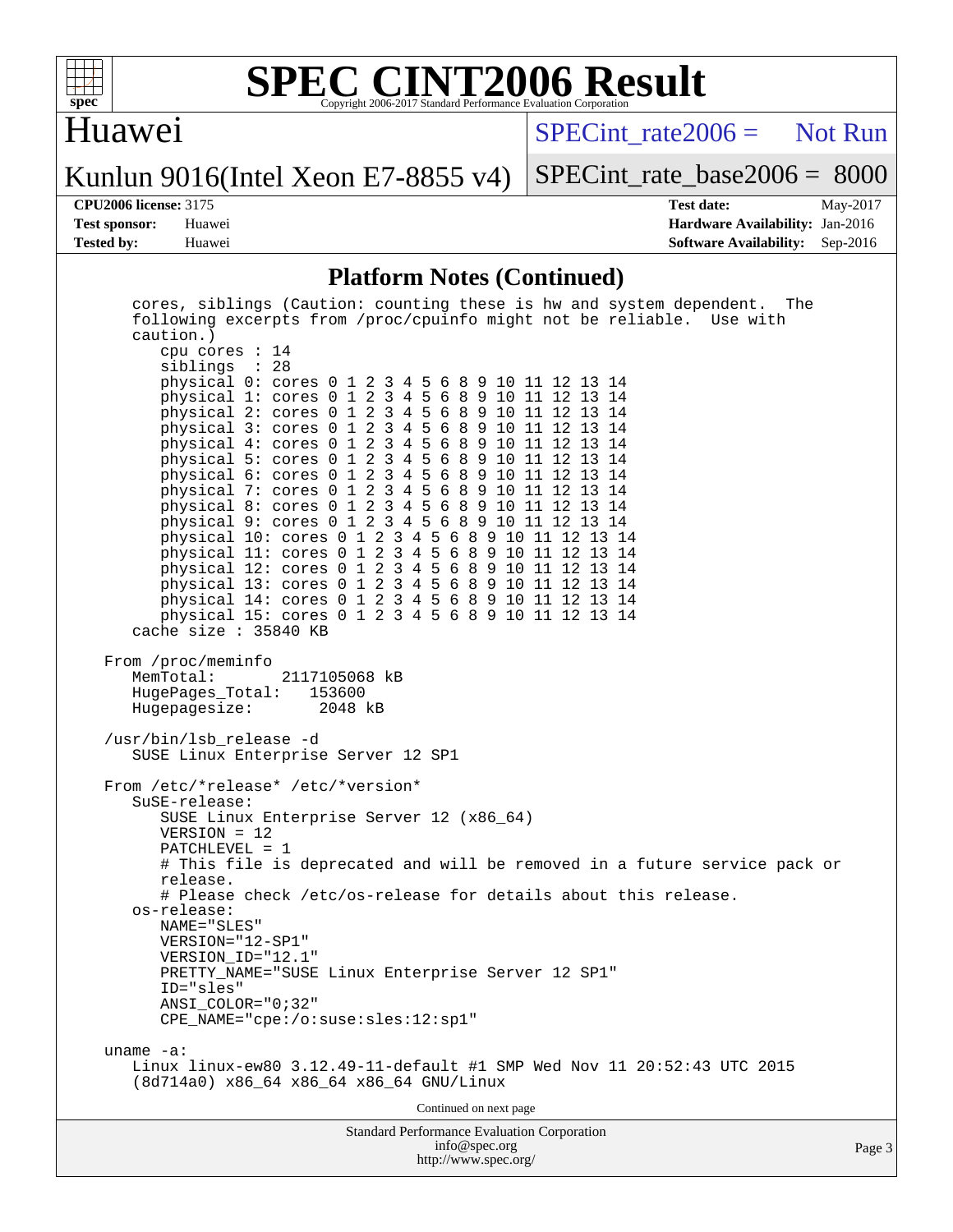

### Huawei

 $SPECint rate2006 =$  Not Run

Kunlun 9016(Intel Xeon E7-8855 v4)

[SPECint\\_rate\\_base2006 =](http://www.spec.org/auto/cpu2006/Docs/result-fields.html#SPECintratebase2006) 8000

**[CPU2006 license:](http://www.spec.org/auto/cpu2006/Docs/result-fields.html#CPU2006license)** 3175 **[Test date:](http://www.spec.org/auto/cpu2006/Docs/result-fields.html#Testdate)** May-2017 **[Test sponsor:](http://www.spec.org/auto/cpu2006/Docs/result-fields.html#Testsponsor)** Huawei **[Hardware Availability:](http://www.spec.org/auto/cpu2006/Docs/result-fields.html#HardwareAvailability)** Jan-2016 **[Tested by:](http://www.spec.org/auto/cpu2006/Docs/result-fields.html#Testedby)** Huawei **[Software Availability:](http://www.spec.org/auto/cpu2006/Docs/result-fields.html#SoftwareAvailability)** Sep-2016

### **[Platform Notes \(Continued\)](http://www.spec.org/auto/cpu2006/Docs/result-fields.html#PlatformNotes)**

run-level 5 May 22 08:18

 SPEC is set to: /spec Filesystem Type Size Used Avail Use% Mounted on<br>
/dev/sda3 ext4 1.1T 95G 961G 9% / 95G 961G Additional information from dmidecode:

 Warning: Use caution when you interpret this section. The 'dmidecode' program reads system data which is "intended to allow hardware to be accurately determined", but the intent may not be met, as there are frequent changes to hardware, firmware, and the "DMTF SMBIOS" standard.

 BIOS American Megatrends Inc. BLXSV207 04/17/2017 Memory: 128x Micron 36ASF2G72PZ-2G1A2 16 GB 2 rank 2133 MHz, configured at 1333 MHz 256x NO DIMM NO DIMM

(End of data from sysinfo program)

### **[General Notes](http://www.spec.org/auto/cpu2006/Docs/result-fields.html#GeneralNotes)**

Environment variables set by runspec before the start of the run: LD\_LIBRARY\_PATH = "/spec/libs/32:/spec/libs/64:/spec/sh10.2"

 Binaries compiled on a system with 1x Intel Core i7-4790K CPU + 32GB RAM memory using Redhat Enterprise Linux 7.2 Transparent Huge Pages enabled by default Filesystem page cache cleared with: echo 1> /proc/sys/vm/drop\_caches runspec command invoked through numactl i.e.: numactl --interleave=all runspec <etc>

# **[Base Compiler Invocation](http://www.spec.org/auto/cpu2006/Docs/result-fields.html#BaseCompilerInvocation)**

[C benchmarks](http://www.spec.org/auto/cpu2006/Docs/result-fields.html#Cbenchmarks):

[icc -m32 -L/opt/intel/compilers\\_and\\_libraries\\_2017/linux/lib/ia32](http://www.spec.org/cpu2006/results/res2017q4/cpu2006-20170918-50121.flags.html#user_CCbase_intel_icc_c29f3ff5a7ed067b11e4ec10a03f03ae)

[C++ benchmarks:](http://www.spec.org/auto/cpu2006/Docs/result-fields.html#CXXbenchmarks)

[icpc -m32 -L/opt/intel/compilers\\_and\\_libraries\\_2017/linux/lib/ia32](http://www.spec.org/cpu2006/results/res2017q4/cpu2006-20170918-50121.flags.html#user_CXXbase_intel_icpc_8c35c7808b62dab9ae41a1aa06361b6b)

# **[Base Portability Flags](http://www.spec.org/auto/cpu2006/Docs/result-fields.html#BasePortabilityFlags)**

 400.perlbench: [-D\\_FILE\\_OFFSET\\_BITS=64](http://www.spec.org/cpu2006/results/res2017q4/cpu2006-20170918-50121.flags.html#user_basePORTABILITY400_perlbench_file_offset_bits_64_438cf9856305ebd76870a2c6dc2689ab) [-DSPEC\\_CPU\\_LINUX\\_IA32](http://www.spec.org/cpu2006/results/res2017q4/cpu2006-20170918-50121.flags.html#b400.perlbench_baseCPORTABILITY_DSPEC_CPU_LINUX_IA32) 401.bzip2: [-D\\_FILE\\_OFFSET\\_BITS=64](http://www.spec.org/cpu2006/results/res2017q4/cpu2006-20170918-50121.flags.html#user_basePORTABILITY401_bzip2_file_offset_bits_64_438cf9856305ebd76870a2c6dc2689ab) 403.gcc: [-D\\_FILE\\_OFFSET\\_BITS=64](http://www.spec.org/cpu2006/results/res2017q4/cpu2006-20170918-50121.flags.html#user_basePORTABILITY403_gcc_file_offset_bits_64_438cf9856305ebd76870a2c6dc2689ab) 429.mcf: [-D\\_FILE\\_OFFSET\\_BITS=64](http://www.spec.org/cpu2006/results/res2017q4/cpu2006-20170918-50121.flags.html#user_basePORTABILITY429_mcf_file_offset_bits_64_438cf9856305ebd76870a2c6dc2689ab)

Continued on next page

Standard Performance Evaluation Corporation [info@spec.org](mailto:info@spec.org) <http://www.spec.org/>

Page 4